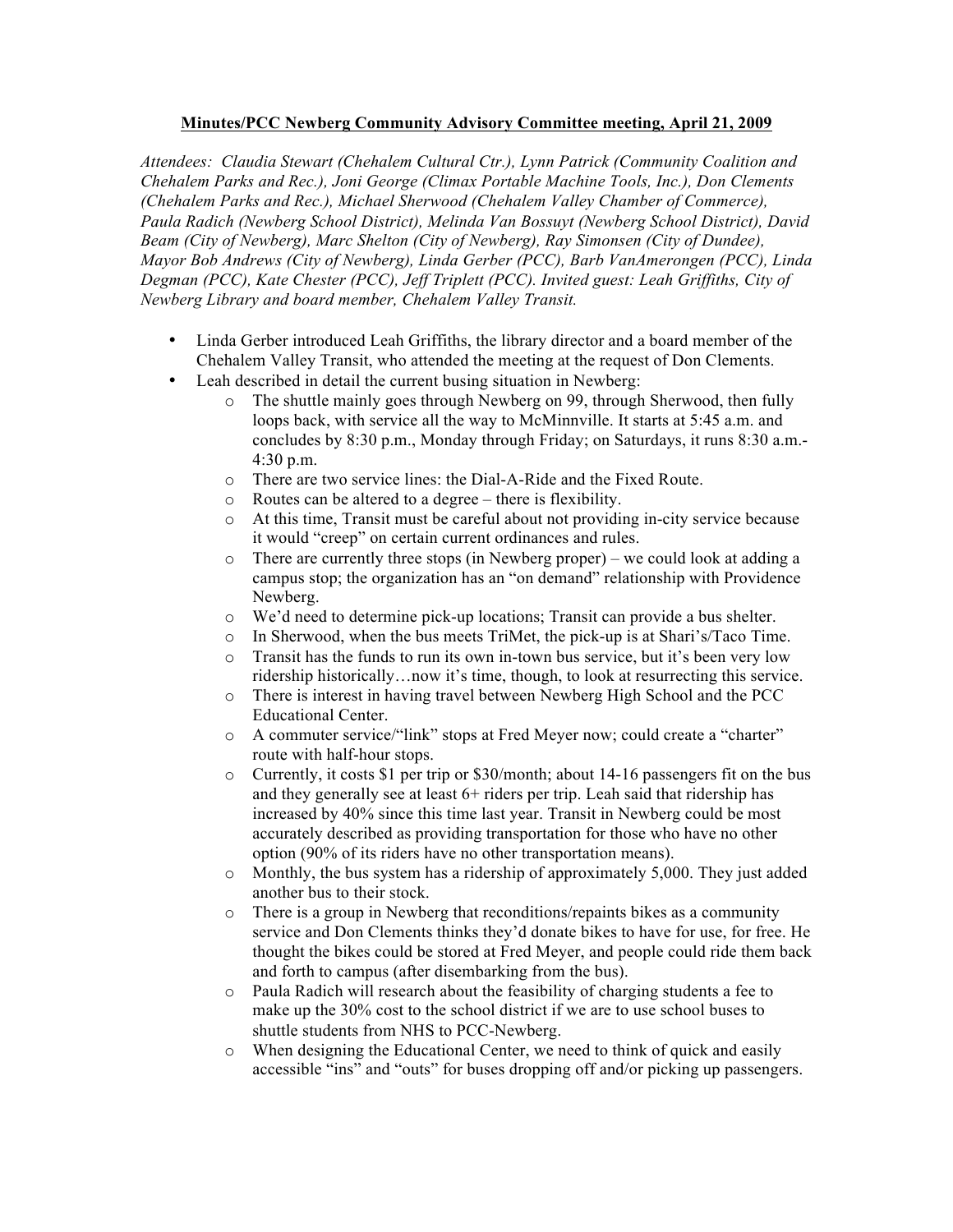- The committee agreed that Newberg doesn't have enough bike lanes. Don confirmed that there are bike lanes on 99, but highly traveled streets like College and Elliott don't have any.
- Undergraduates at George Fox University seem to often ride the bus or bike to school.
- By code, the PCC Newberg Educational Center will have to offer bike paths and parking spaces.
- Kate Chester will email the student programming ideas to the committee members (DONE).
- Kate Chester will connect the PCC student interested in green activities and planning to the architects (DONE).
- Newberg High School's Green School is interested in participating in the upcoming ECO-Charrette. Claudia Stewart has sent inquiries to both Linda Degman and Doug Riemer at HEA.
- The May 26 meetings with students and the community will be structured more like open houses – more of a show-and-tell than an arena to solicit ideas from the community. Leah Griffiths is inquiring on the availability of the library as the open house location and will circle back to Kate Chester. We're looking at the session with students to take place at 1:30 p.m.; and one for the community to take place from 3:30-6:30 p.m.
- Don Clements suggested use of bulletin boards along 99 (or perhaps billboards) to plug the upcoming open house, ground breaking and opening ceremony.
- Linda Degman described the ECO-Charrette: This will take place Tuesday, May 5, from 1-5 p.m. About 40 people will attend – the architects/consultant team, members from the advisory committee, 4-6 students and the PCC internal team. Green Building Services will lead the session, discussing LEED qualifications before we break into small groups to brainstorm green ideas. Then we regroup into the larger version and do the "dot" exercise – placing color-coded dots, in order of what is most important to us, next to ideas that have bubbled up. Possible locations for this meeting are: George Fox University (Caps and Gowns room); in Dundee; at the Friendsview Retirement Center; at Climax Portable Machine Tools; or in the School District Office. CONFIRMED LOCATION: Friendsview Retirement Center.
- Barb VanAmerongen highlighted educational programming: Our goal is that a PCC student would be able to complete a two-year degree completely in Newberg by way of in-class courses, distance learning and ITV capabilities.
- Don Clements emphasized that not all courses need to be offered at the PCC site. Other locations (P&R, school district, cultural center, businesses) can also be used.
- The committee discussed the need for certain student services: tutoring, financial aid, advising, etc. There are peaks and valleys as to when these services are needed and/or will be offered at the Educational Center. Some sort of direct access to registration for local employers would be wonderful. Claudia Stewart and Paula Radich recommended emphasizing "front loading" services at the Newberg site and at NHS. These are services that get people access (advising, placement testing, admissions, etc.). Don Clements spoke to having these services available in the evening hours for people who work. Lynn Patrick recommended holding the PT Faculty Fair at the Senior Community Center.
- David Beam suggested reviewing American Community Survey/Census on community colleges, online – it came out about two months ago.
- PCC serves as a two-year vocational training center for students looking to get their degree and find work or those wishing to transfer to a university. PCC's core program will likely be offered at the Educational Center (transfer courses) and we'll leverage our work with the school district and local employers who can partner with us for the vocational training/trades – machine manufacturing, welding, etc.